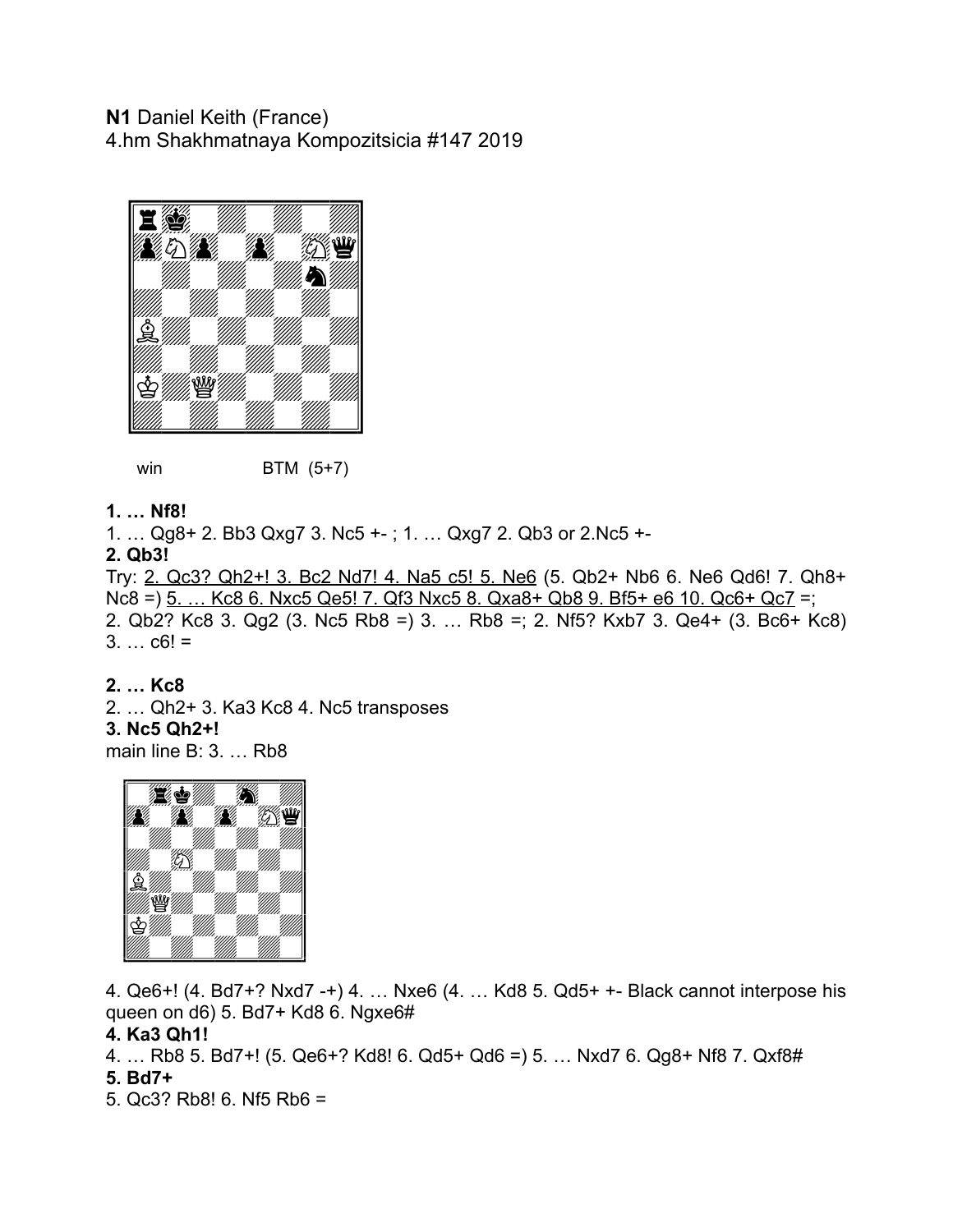**5. … Kd8**  5. … Nxd7 6. Qg8+ Nf8 7. Qxf8#

**6. Qc3 Rb8** 

6. … Nxd7 7. Nce6+ Kc8 8. Qxc7#;

6. … Qg2 7. Nge6+ Nxe6 8. Qh8+ Nf8 9. Qxf8#



# **7. Bg4!!**

Thematic try: **7. Bf5? Rb6!** (7. ... e5? 8. Nge6+! Nxe6 9. Qd2+ Nd4 10. Qg5+ Ke8 11. Bg6+ +-) 8. Qd3+ Rd6 9. Qf1 Qc6! =; Try: 7. Bh3? e5!! 8. Nge6+ (8. Qd3+ Ke7 9. Nf5+ Ke8 =) 8. ... Nxe6 9. Qd2+! Nd4! 10. Qg5+ Ke8 11. Qh5+ (11. Qg8+ Ke7 12. Qh7+ Kd6 13. Ne4+ Qxe4! =) 11. … Ke7 12. Qxe5+ Kf7 13. Qxc7+ Kg6! 14. Qg3+ Kf7 15. Qf4+ Kg6 =; Try:  $7. Be6? Qd1! =$ 

**7. … Rb6 8. Qd3+**  8. Qd4+? Rd6 9. Qb2 Rb6 = **8. … Rd6** 



**9. Qf1!** threat 10.Qxf8# and 10.Qxh1 9. Nge6+? Nxe6 10. Nxe6+ Kc8 =

**9. … Qxf1 10. Nb7# 1‑0**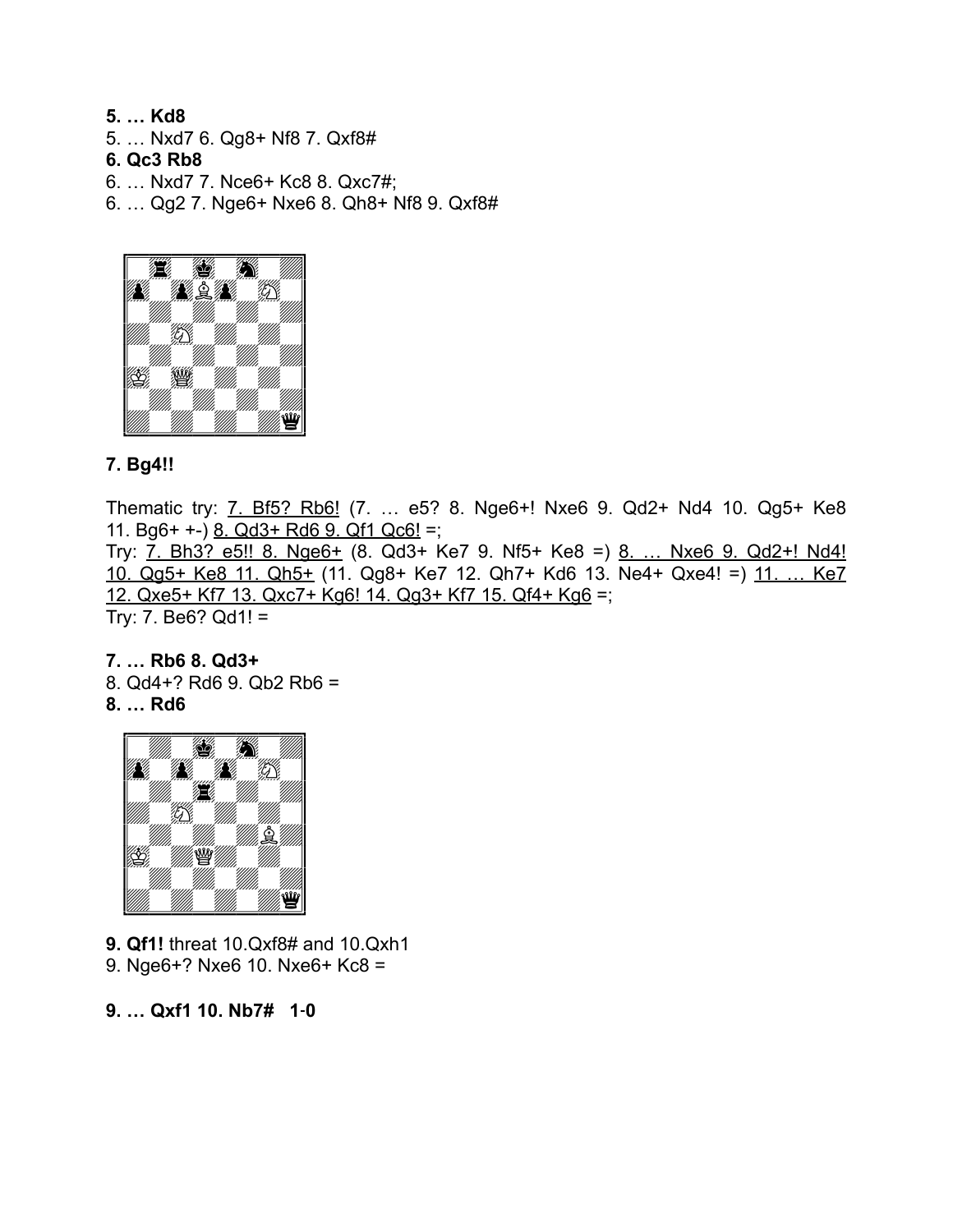# **N2** Daniel Keith (France) 3.hm ProbleemBlad 2019



win (5+2)

#### **1. Nf6+!**

- 1.  $e7?$  Qa8+ =;
- 1. Ne7? Qb6 =
- **1. … Kg5!**
- 1. … Kg6 2. Nd5 +- (and 2... Qh7 without check)

#### **2. Nd5**

- 2. Bc3? Qa4+ or Qe7 =;
- 2. e7? Kxf6 3. e8=Q Qb7+ 4. Kd3 Qxb4 5. Ne4+ Kg7 =

### **2. … Qh7+ 3. Ke3!**

- 3. Kd4? Qh8+ 4. Kd3 Qh3+ =;
- 3. Ke5? Qh8+ or Qh2+ =
- **3. … Qa7+!**
- 3. … Kf5 4. e7 +-;
- 3. … Qh3+ 4. Nf3+ Kg4 5. Nf6+ +- e.g. 5. … Kg3 6. Ng5 Qh6 7. Ne4+ Kg4 8. e7 +-

### **4. Ke2!**

- 4. Kf3? Qd4! 5. Ne4+ Kf5 =;
- 4. Kd3? Qa6+ =

## **4. … Qa6+ 5. Kf3 Qxe6**

5. … Kf5?! is hopeless. Bishop, two knights and pawn versus queen is usually a win. 6. e7 Qe6 7. Ne3+ Ke5 (7. … Kf6 8. Ne4+) 8. Ndc4+! 8.Kf6 9. Nb6! Kf7 (9. … Qh3+ 10. Ke2 Kf7 11. Nbd5 +-) 10. Nbd5 Qh3+ 11. Ke2 +-;

5. … Qd3+ 6. Ne3 Kf6 7. e7 Qb5 (7. … Qg6 8. Nd5+ Kf7 9. Ne4) 8. Ne4+ Ke6 9. Bc5 +-

## **6. Ne4+ Kf5**

6. … Kh6 7. Bf8+ +-; 6. … Kh4 7. Be1+ +- **7. Ne7+ Ke5 8. Bc3# 1‑0**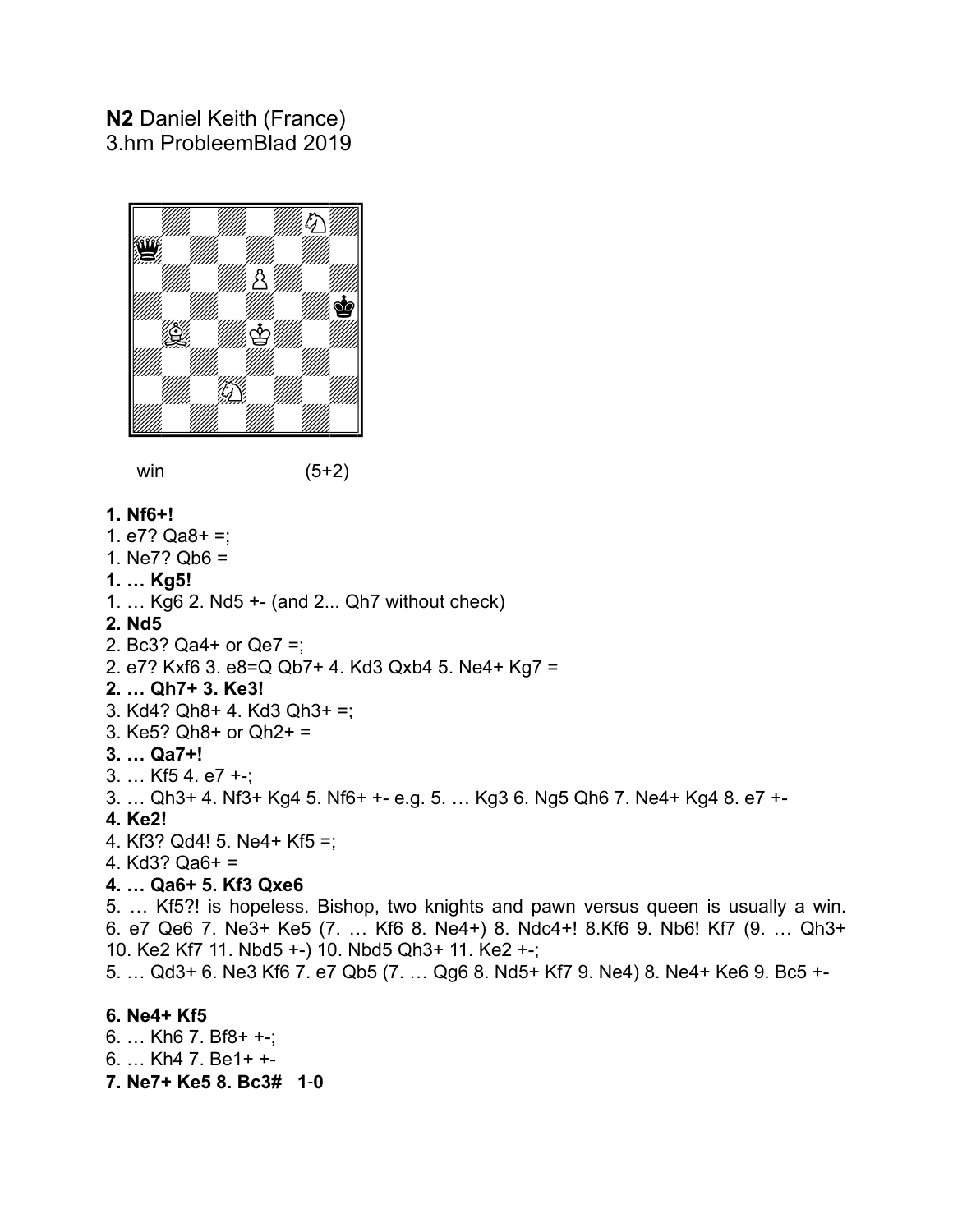# **N3** Daniel Keith (France) MT Iriarte 2019



win (5+3)

### **1. Kg2!**

- 1. Bc8? Qf7! 2. Bg4 Qf1+ =
- **1. … Qc3!**
- 1. … Ke3 2. Nc4+! Kxd3 3. Na5+ +-;

1. … Qb6 2. Bb7+! (2. Nf2+? Kd4! 3. Nbd3 Qc6+ =) 2. … Qxb7 (2. … Ke3 3. Nc4+ fork) 3. Nc5+ +- fork;

1. … Qf7 2. Nf2+! Ke3 (2. … Kd4 3. Ra4+) 3. Ng4+ Kd2 (3. … Kd4 4. Nd3) 4. Nc4+! Kc3 5. Nce3 Kd2 6. Ne5! Qg7+ 7. Kf2 Qf6+ 8. Nf3+ +-

### **2. Bb7+!**

Try: 2. Kf2? Qd2! 3. Bb7+ Kd4 4. Ra4+ Kc3 5. Rc4+ Kb3 6. Rb4+ Ka2 7. Bd5+ Ka1 8. Ra4+ Kb1 9. Ba2+ Ka1 =; 2. Nf2+? Kd4 3. Ra4+ Kd5 =

### **2. … Ke3 3. Ne5! e1=Q**

- 3. … Qxe5 4. Nc4+ +- fork;
- 3. … Kf4 4. Nbd3+ +-;
- 3. … Kd4 4. Nf3+ Ke3 (4. … Kc5 5. Na4+ fork) 5. Ra3! Qxa3 6. Nc4+ +- fork

### **4. Rxe1+ Qxe1 5. Nbc4+ Ke2**

- 5. … Kf4 6. Nd3+ fork;
- 5. … Kd4 6. Nf3+ fork

### **6. Bf3# 1‑0**